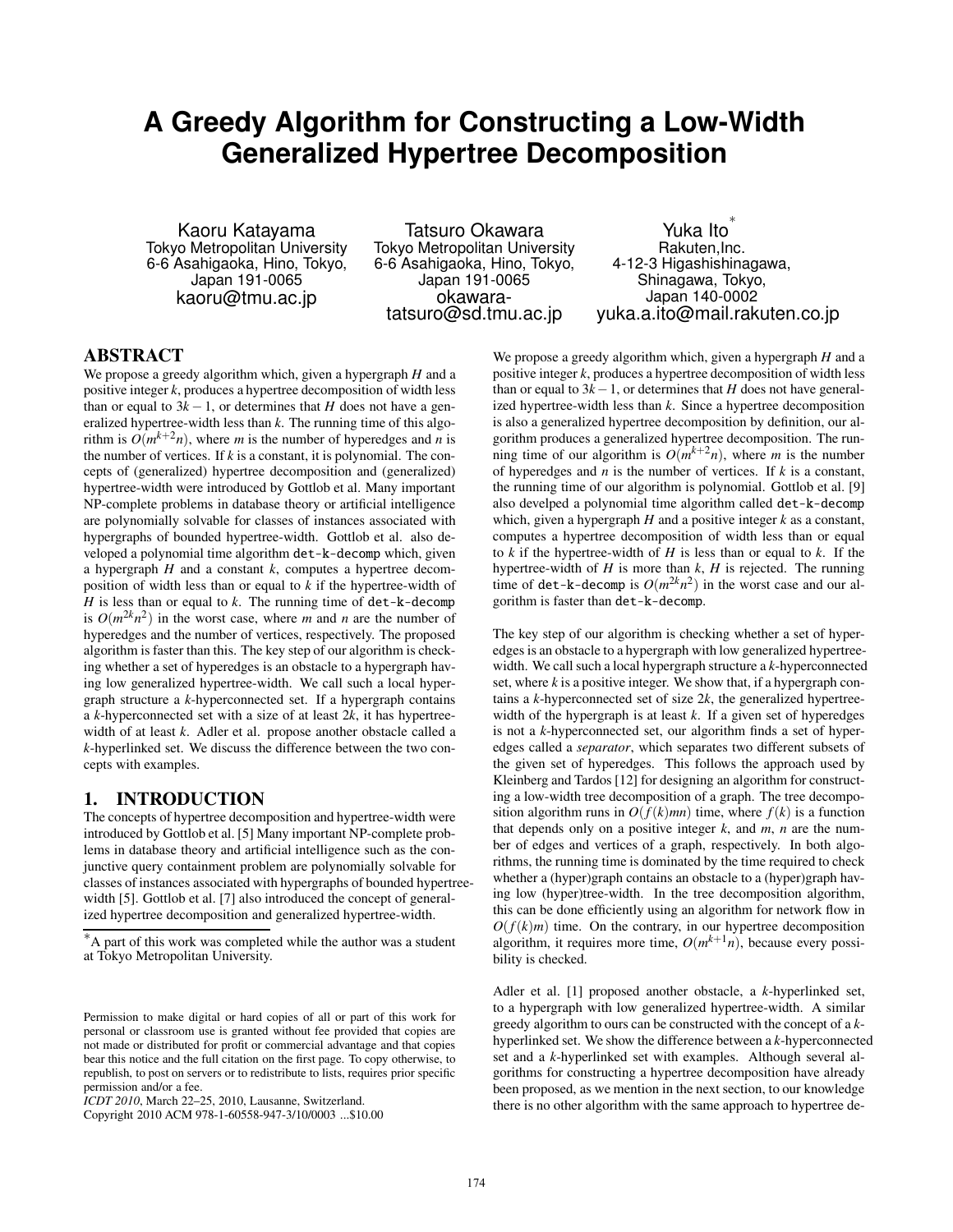composition, which is trying to find an obstacle to a hypergraph having low generalized hypertree-width.

This paper is organized as follows: In Section 2, we discuss related work. In Section 3, we give definitions of hypergraphs and hypertree decompositions. In Section 4, we introduce the concept of a *k*-hyperconnected set as an obstacle to a low-width (generalized) hypertree decomposition and show the relation between the size of a *k*-hyperconnected set and the hypertree-width. We describe the algorithm check\_k-hyperconnected which, given a hypergraph, a set of hyperedges and a positive integer *k*, checks whether the given set of hyperedges is a *k*-hyperconnected set. We also explain the difference between a *k*-hyperconnected set and a *k*-hyperlinked set with examples. Then, in Section 5, we introduce the algorithm low-width-ghd which, given a hypergraph and a positive integer *k*, constructs a (generalized) hypertree decomposition or reports that the hypergraph does not have the hypertree-width less than *k*. We also evaluate the running time of  $low-width-ghd$ . Finally, we conclude the paper in Section 6.

#### 2. RELATED WORK

Gottlob et al. [5] proposed the alternating algorithm k-decomp, which, given a hypergraph *H* a positive integer *k*, constructs a hypertree decomposition of minimal width less than or equal to *k*, if the hypertree-width of  $H$  is less than or equal to  $k$ . If the hypertreewidth of *H* is more than *k*, k-decomp rejects *H*. They also presented the algorithm opt-k-decomp [6], which is another algorithm for computing a hypertree decomposition of minimal width less than or equal to *k*, given a hypergraph and a positive integer *k*. The running time of  $opt-k-decomp$  is  $O(m^{2k}n^2)$ , where *m* is the number of hyperedges and *n* is the number of vertices. If *k* is a constant, it is polynomial. Gottlob et al. [9] developed the algorithm det-k-decomp which, given a hypergraph *H* and a positive integer *k* as a constant, computes a hypertree decomposition of width less than or equal to  $k$  if the hypertree-width of  $H$  is less than or equal to  $k$ . If the hypertree-width of  $H$  is more than  $k$ ,  $H$  is rejected. The running time of det-k-decomp is  $O(m^{2k}n^2)$  in the worst case, where *m* and *n* are the number of hyperedges and vertices in the hypergraph, respectively. Gottlob et al. [8] showed that deciding whether a hypergraph has generalized hypertree-width at most 3 is NP-complete.

Scarcello et al. [14] proposed modified versions of opt-k-decomp for computing a hypertree decomposition with cost functions. Dermaku et al. [2] used heuristics for generating tree decompositions and partitioning hypergraphs to produce hypertree decompositions. Harvey et al. [11] introduced the reduced normal form of a hypertree decomposition and improved opt-k-decomp.

Adler et al. [1] explored the relationship between hypertree width and various hypergraph invariants. Many structural decomposition methods of a hypergraph are proposed besides generalized hypertree decomposition. Grohe et al. [10] introduced the concept of *fractional hypertree decomposition* which is a generalization of generalized hypertree decomposition. Gottlob et al. [4] and Miklós [13] compared them.

## 3. PRELIMINARIES

We describe definitions of hypergraphs and (generalized) hypertree decompositions and introduce two properties of a (generalized) hypertree decomposition.

# 3.1 Hypergraph



Figure 1: Connected hypergraph *H*

A hypergraph is a pair  $H = (V(H), E(H))$ , where  $V(H)$  is a finite set of *vertices* and  $E(H)$  is a set of *hyperedges*. A hyperedge is a subset of  $V(H)$ , which is not an empty set. We merely call a hyperedge an *edge*. For a set of edges  $E \subseteq E(H)$ ,  $ver(E)$  stands for  $\bigcup_{e \in E} e$ . We assume  $ver(E(H)) = V(H)$ .

Let *a* and *b* be two vertices in  $V(H)$ . *a* is *adjacent* to *b* if an edge  $e \in E(H)$  exists such that  $\{a,b\} \subseteq e$ . A *path(a,b)* is a sequence  $v_0(= a)$ ,  $v_1$ ,  $v_2$ , ...,  $v_h(= b)$  of vertices such that  $v_i$  is adjacent to  $v_{i+1}$  ( $0 \le i \le h-1$ ). A hypergraph *H* is *connected* if, for any pair of two vertices  $a, b \in V(H)$ , a path $(a,b)$  exists. We deal with only connected hypergraphs in this paper. Let *W* be a subset of *V*(*H*). *a* is *[W]-adjacent* to *b* if an edge  $e \in E(H)$  exists such that  $\{a,b\} \subseteq e \setminus W$ . A *[W]-path(a,b)* is a sequence  $v_0(=$  $a)$ ,  $v_1$ ,  $v_2$ ,...,  $v_h (= b)$  of vertices such that  $v_i$  is [*W*]-adjacent to  $v_{i+1}$ (0 ≤ *i* ≤ *h* − 1). A set of vertices  $C ⊆ V(H)$  is *[W]-connected* if, for any pair of two vertices  $a, b \in C$ , there is a [W]-path(*a*, *b*). A *[W]-component* is a maximal [*W*]-connected non-empty set of vertices. Let *F* be a subset of  $E(H)$ . A *[F]-fragment* is a maximal set of edges that share the vertices with a  $[ver(F)]$ -component, that is,  $\{e \in E(H)|e \cap [ver(F)]$ -component  $\neq \emptyset\}$ . For a set of vertices *C*, let a set of edges  $cov(C)$  be  $\{e \in E(H)| e \cap C \neq \emptyset\}$ , and a family of subsets of  $cov(C)$ ,  $cov^*(C)$  be  $\{F \subseteq cov(C) | \forall e \in F : e \nsubseteq$  $ver(cov(C)\e)$ .

EXAMPLE 1. *Consider connected hypergraph H in Figure 1. The set of vertices*  $V(H)$  *is*  $\{v_1, v_2, \ldots, v_{11}\}$  *and the set of edges*  $E(H)$  is  $\{e_1, e_2, \ldots, e_8\}$  where  $e_3 = \{v_3, v_5, v_6, v_7\}$  and  $e_6 = \{v_1, v_6, v_8\}.$ *For a set of vertices*  $W = \{v_3, v_5, v_6, v_7, v_8\}$ *, the [W]-components are*  $\{v_1, v_2, v_4\}$  *and*  $\{v_9, v_{10}, v_{11}\}$ *. For a set of vertices*  $C = \{v_9, v_{10}, v_{11}\}$ *, a set of edges*  $cov(C)$  *<i>is*  $\{e_4, e_5, e_7, e_8\}$  *and a family of subsets of cov*(*C*)*, cov*<sup>\*</sup>(*C*) *is* {{ $e_5, e_7$ },{ $e_5, e_8$ }}*. For a set of edges F* =  ${e_3, e_6}$ *, the [F]-fragments are*  ${e_1}$ *,*  ${e_2}$  *and*  ${e_4, e_5, e_7, e_8}$ *.* 

## 3.2 Hypertree Decomposition

A *hypertree decomposition* of a hypergraph *H* is a triple  $\langle T, \chi, \lambda \rangle$ .  $T = (V(T), E(T))$  is a rooted tree, where  $V(T)$  is a finite set of *nodes*, and  $E(T)$  is a set of edges of *T*.  $\chi : V(T) \rightarrow 2^{V(H)}$  and  $\lambda: V(T) \to 2^{E(H)}$  are functions associating a set of vertices  $\chi(t) \subseteq$ *V*(*H*) and edges  $\lambda(t) \subseteq E(H)$  to each node *t* respectively. We call *v* ∈ *V*(*H*) a vertex and *t* ∈ *V*(*T*) a node. For any *t* ∈ *V*(*T*), *T<sup>t</sup>* denotes the maximal subtree of  $T$  rooted at  $t$ . For a subtree  $T'$  of  $T$ , we use  $\chi(T')$  and  $\lambda(T')$  to denote  $\bigcup_{n \in V(T')} \chi(n)$  and  $\bigcup_{n \in V(T')} \lambda(n)$ ,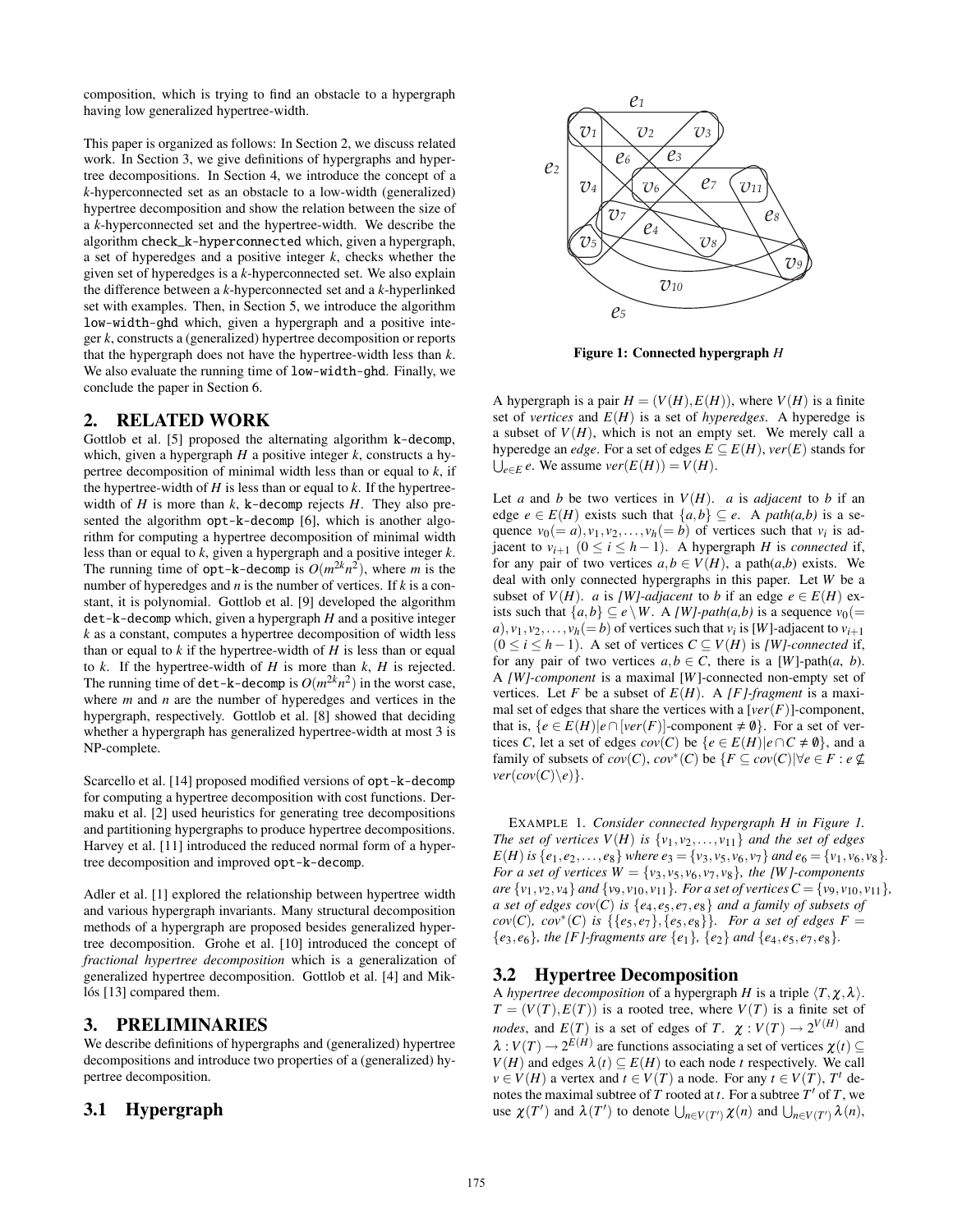respectively.

DEFINITION 1. *(Hypertree Decomposition) [5] A hypertree decomposition of a hypergraph H is a triple*  $\langle T, \chi, \lambda \rangle$ *, which satisfies all the following conditions:*

- *1. for each edge e*  $\in E(H)$ ,  $t \in V(T)$  *exists such that e*  $\subseteq \chi(t)$ *;*
- *2. for each vertex*  $v \in V(H)$ *, the set*  $\{t \in V(T)| v \in \chi(t)\}$  *induces a connected subtree of T ;*
- *3. for each t*  $\in V(T)$ *,*  $\chi(t) \subseteq \text{ver}(\lambda(t))$ *;*
- *4. for each t*  $\in V(T)$ *, ver* $(\lambda(t)) \cap \chi(T^t) \subseteq \chi(t)$ *.*

The *width* of a hypertree decomposition  $\langle T, \chi, \lambda \rangle$  is the largest size of λ(*t*) over every node *t* of *T*. The *hypertree-width* of a hypergraph *H* is the minimum width over all hypertree decompositions of *H*. The hypertree-width of an acyclic hypergraph is 1.

A *generalized hypertree decomposition* of a hypergraph *H* is a triple  $\langle T, \chi, \lambda \rangle$ , which satisfies conditions 1,2, and 3 of Definition 1. The *width* of a generalized hypertree decomposition  $\langle T, \chi, \lambda \rangle$  is the largest size of  $\lambda(t)$  over every node *t* of *T*. The *generalized hypertreewidth* of a hypergraph *H* is the minimum width over all generalized hypertree decompositions of *H*. The generalized hypertree-width of a hypergraph is less than or equal to the hypertree-width. [1].

DEFINITION 2. *(Normal Form)[8] A generalized hypertree decomposition*  $\langle T, \chi, \lambda \rangle$  *of a hypergraph H is in normal form, if, for each vertex*  $t \in V(T)$  *and each child s of t, all the following conditions hold:*

- *1. there is exactly one*  $[\chi(t)]$ -component  $C_t$  *such that*  $\chi(T^s)$  =  $C_t \cup (\chi(s) \cap \chi(t))$ ;
- 2.  $\chi(s) \cap C_t \neq \emptyset$ , where  $C_t$  *is the* [ $\chi(t)$ *]-component satisfying condition 1;*
- *3. ver*( $λ(s)$ ) ∩  $χ(t)$  ⊆  $χ(s)$ *.*

The hypertree decomposition constructed with our algorithm is in normal form, as shown later in Proposition 7.

EXAMPLE 2. *Figure 2 shows a normal form (generalized) hypertree decomposition of hypergraph H in Figure 1. The width of this (generalized) hypertree decomposition is 2.*

A hypergraph is separated by deleting vertices assigned to a node or common vertices assigned to two connected nodes in the (generalized) hypertree decomposition.

PROPOSITION 1. *Suppose that there are subtrees*  $T_1, T_2, \ldots, T_d$ *when a node p is deleted from tree T of a (generalized) hypertree decomposition*  $\langle T, \chi, \lambda \rangle$  *of a hypergraph H. Then for any pair i, j* ∈  $\{1,2,\ldots,d\}$   $(i \neq j)$  ,  $(\chi(T_i) \setminus \chi(p)) \cap (\chi(T_j) \setminus \chi(p)) = \emptyset$  and  $\{e \in \chi(p)\}$  $E(H)|\{u, v\} \subseteq e, u \in \chi(T_i) \setminus \chi(p), v \in \chi(T_j) \setminus \chi(p)\} = \emptyset$  (Figure *3).*



Figure 2: Normal form hypertree decomposition of *H*



Figure 3: Subtrees  $T_1, T_2, \ldots, T_d$  by deleting node *p* from a (generalized) hypertree decomposition. There is no edge which contains vertices *u* and *v* when  $\chi(p)$  is deleted from hypergraph.

PROOF. Omitted. П

PROPOSITION 2. *Suppose that there are subtrees*  $T_p$  *and*  $T_t$  *when an edge*  $(p,t) \in E(T)(p,t \in V(T))$  *is deleted from tree T of a (generalized)* hypertree decomposition  $\langle T, \chi, \lambda \rangle$  of a hypergraph *H. Then by deleting*  $\chi(p) \cap \chi(t)$  *from H, H is disconnected into two components,*  $\chi(T_p) \setminus (\chi(p) \cap \chi(t))$  *and*  $\chi(T_t) \setminus (\chi(p) \cap \chi(t))$ *. That is,*  $(\chi(T_p) \setminus (\chi(p) \cap \chi(t))) \cap (\chi(T_t) \setminus (\chi(p) \cap \chi(t))) = \emptyset$  and  ${e \in E(H)|\{u,v\} \subseteq e, u \in \chi(T_p) \setminus (\chi(p) \cap \chi(t)), v \in \chi(T_t) \setminus (\chi(p) \cap T_r)}$  $\chi(t))$ } = 0 *(Figure 4)*.

PROOF. Omitted.  $\square$ 

# 4. OBSTACLES TO LOW GENERALIZED HYPERTREE-WIDTH

The key step in designing our algorithm is trying to find an obstacle to a hypergraph having low generalized hypertree-width. We call such an obstacle a *k-hyperconnected* set, which is a set of edges of the hypergraph. The notion of a *k-hyperconnected* set is an adaptation of *k-connectedness* for a graph to our setting [3]. We show the relation between the size of a *k*-hyperconnected set in a hypergraph and the hypertree-width of the hypergraph. We propose the algorithm check\_k-hyperconnected to decide whether a subset of edges of a hypergraph is a *k*-hyperconnected set, given a hypergraph and a positive integer *k*. The running time of *k*hyperconnected set is  $O(m^{k+1}n)$ . If *k* is a constant, it is polynomial.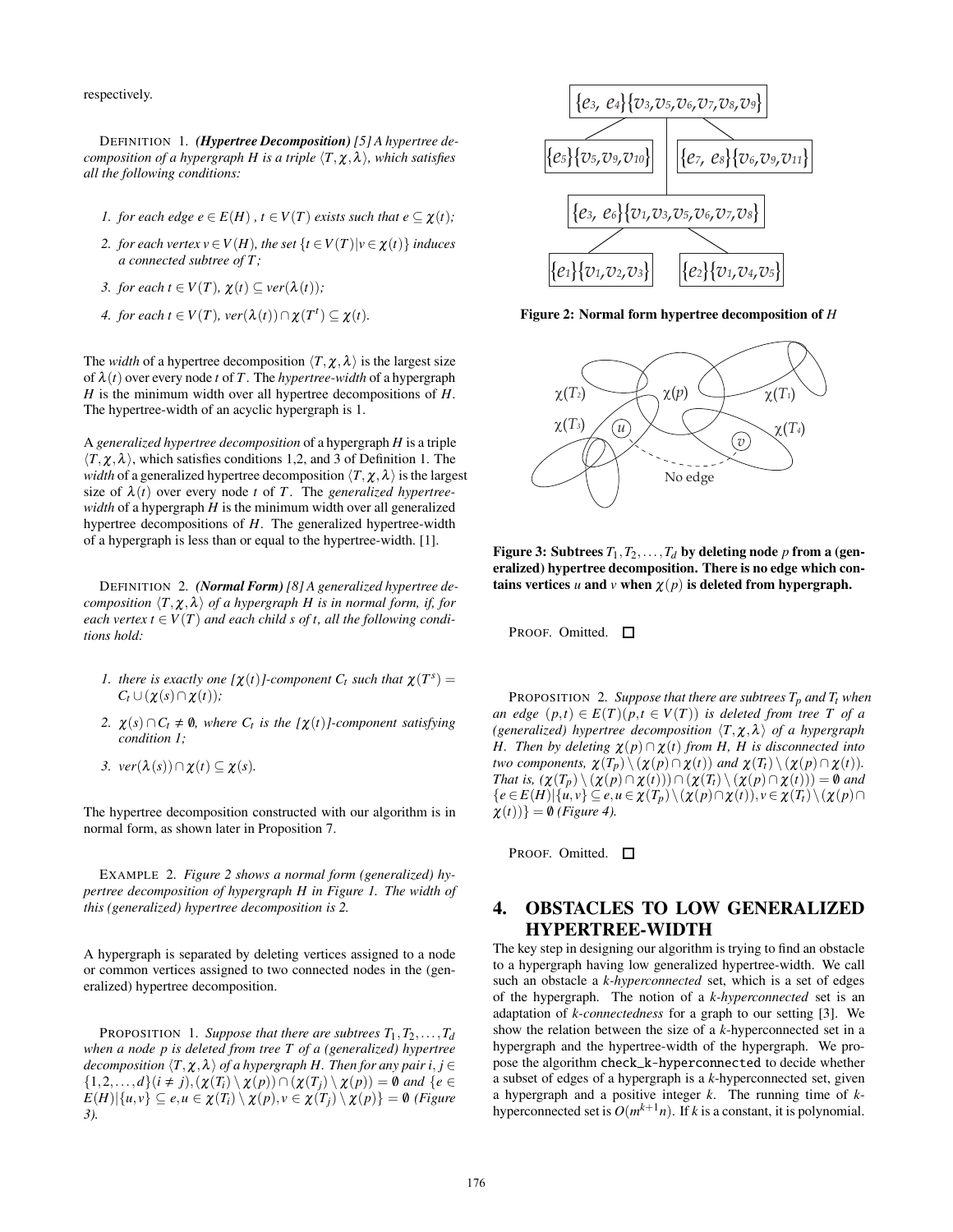

Figure 4: Subtrees  $T_p$  and  $T_t$  by deleting the edge between node *p* and node *t* from a (generalized) hypertree decomposition. There is no edge which contains vertices  $u$  and  $v$  when  $\chi(p) \cap \chi(t)$  is deleted from hypergraph.

#### 4.1 *k*-hyperconnected set

We give the definition of a *k*-hyperconnected set and prove a proposition for its algorithmic use.

DEFINITION 3. *(separator) Let Y and Z be a pair of subsets of*  $E(H)$  *of a hypergraph H such that*  $|Y| = |Z|$  *and*  $Y \neq Z$ . A subset *of E*(*H*)*, S is a* separator *for a pair of Y and Z if it satisfies all the following conditions:*

- *1.*  $|S| < |Y| = |Z|$ ;
- 2. there is no [ver(S)]-path from ver(Y) to ver(Z).

*We say that S separates Y and Z, or that Y and Z are* separable *with S.*

DEFINITION 4. *(k-hyperconnected set) Let X be a subset of E*(*H*) *of a hypergraph H and k be a positive integer. Let Y and Z* be an arbitrary pair of two subsets of *X* such that  $|Y| = |Z|$ *. X is a k-hyperconnected set, if it satisfies all the following conditions:*

- *1.*  $|X| \geq k$ ;
- *2. X does not contain separable subsets Y and Z, where*  $|Y| =$  $|Z|$  ≤ *k.* In other words, there is no separator  $S ⊆ E(H)$ , *which separates Y and Z such that*  $|S| < |Y| = |Z| \le k$ .

*We call an edge, which is included in X, an X -edge.*

Intuitively, a *k*-hyperconnected set is highly self-entwined. It does not have any small parts that can easily split off from each other. A *k*-hyperconnected set cannot be separated by deleting less than *k* edges.

PROPOSITION 3. *If a hypergraph H contains a k-hyperconnected set with a size of at least* 2*k, H has the generalized hypertree width of at least k.*

PROOF. Suppose that a hypergraph *H* contains a *k*-hyperconnected set *X* with a size of at least 2*k*, and it has a generalized hypertree decomposition  $\langle T, \chi, \lambda \rangle$  of a width less than *k*. There is a node *t* of *T* that satisfies the following conditions:

- 1. Let  $X^t$  be a subset of *X*-edges  $\{x \in X | x \subseteq \chi(T^t)\}\$ .  $|X^t|$  is more than or equal to  $\lceil \frac{|X|}{2} \rceil$ ;
- 2. *t* is as far from the root of *T* as possible.

Clearly,  $\chi(t)$  contains all vertices of at least one *X*-edge, and node *t* is not a leaf of *T* because the set of edges *X* with a size of at least 2*k* cannot be contained in a node of the generalized hypertree decomposition of a width less than *k*. Now we divide *X* into three distinct subsets,  $X_p = X \setminus X^t$ ,  $X_t = \{x \in X | x \subseteq \chi(t)\}$ , and  $X_c = X^t \setminus X^t$ *X<sub>t</sub>*. There is no  $[\chi(t)]$ -path between any pair of vertices in  $X_p$  and  $X_c$  from Proposition 1. The size of  $X_p$  and  $X_c$  is less than or equal to *k*. Two subsets, *Y* and *Z*, of  $E(H)$ , where  $|X_t| < |Y| = |Z| \le k$ , can be made from  $X_p$  and  $X_c$  by adding edges in  $X_t$ . Then  $X_t$  separates *Y* and *Z*. This means that *X* is not a *k*-hyperconnected set and contradicts the assumption.  $\Box$ 

#### 4.2 Comparing with *k*-hyperlinked set

Adler et al. [1] define the concept of a *k-hyperlinked* set for a set of edges of a hypergraph. *Hyperlinkedness* of a hypergraph is the largest integer *k* for which the hypergraph contains a *k*-hyperlinked set. It is an adaptation of the *linkedness* of a graph. A *k*-hyperlinked set also an obstacle to a hypergraph having low generalized hypertreewidth. We show that the size of a *k*-hyperlinked set is also associated with the generalized hypertree-width of the hypergraph, and compare the two notions using examples. Adler et al. [1] prove that the hyperlinkedness of a hypergraph is less than or equal to the generalized hypertree-width of the hypergraph.

DEFINITION 5. *(X-big) [1] Let H be a hypergraph and X be a subset of E*(*H*)*. A subset of vertices V*(*H*)*, C is X -big, if it satisfies the following condition:*

$$
|\{e \in X | e \cap C \neq \emptyset\}| > \frac{|X|}{2}.
$$

*An X -big component is a maximal set of X -big vertices in which each vertex is adjacent to another one.*

DEFINITION 6. *(k-hyperlinked set) [1] Let H be a hypergraph and k be a positive integer. A subset of*  $E(H)$ *, X is a <i>k*-hyperlinked set, if the hypergraph  $(V(H) \setminus ver(S), \{e \cap (V(H) \setminus ver(S)) | e \in E(H)\})$ *has an X-big component for any set*  $S \subseteq E(H)$  *where*  $|S| < k$ . We *call an edge, which is included in X, an X -edge as in Definition 4.*

PROPOSITION 4. *If a hypergraph H contains a k-hyperlinked set with a size of at least* 2*k, H has a generalized hypertree width of at least k.*

PROOF. This proposition can be proven by the same idea of Proposition 3. □

We show the difference between a *k*-hyperlinked set and a *k*-hyperconnected set with the following examples.

EXAMPLE 3. *A hypergraph H and a subset*  $X = X_1 \cup X_2$  *of E*(*H*) *are defined as in Figure 5. In this case X is a 1-hyperconnected*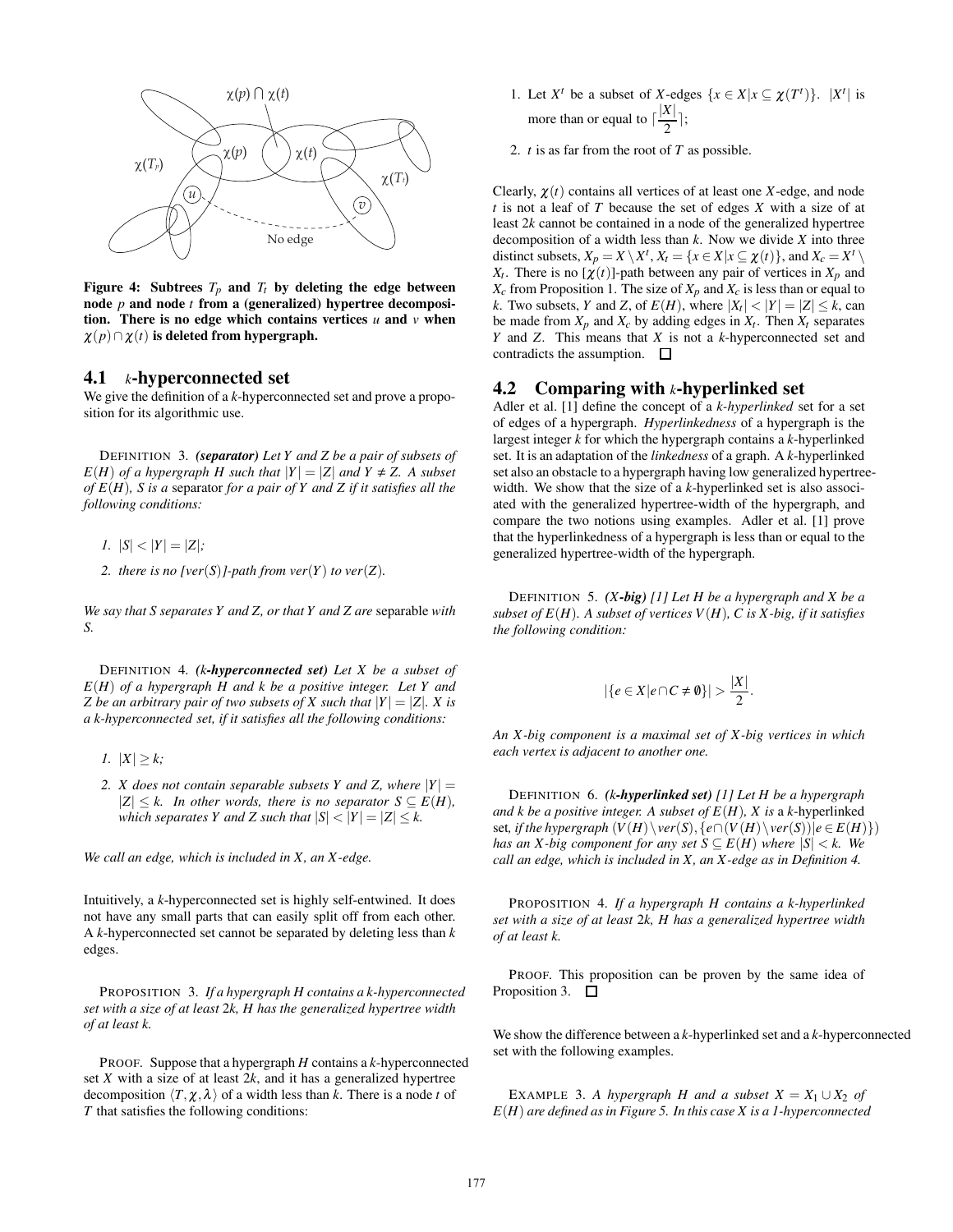

Figure 5: Hypergraph for example 3.  $X = X_1 \cup X_2$  is a 1hyperconnected set and a 2-hyperlinked set.

*set and a 2-hyperlinked set. Let two sets of edges, Y and Z, such that*  $|Y| = |Z| = 2$  *be subsets of*  $X_1$  *and*  $X_2$ *, respectively. Since there is no [ver*(*S*)*]-paths(y,z) for any pair of vertices, y*  $\in$  *Y and*  $z \in Z$ , X is a 1-hyperconnected set. On the other hand, in a hyper*graph*  $(V(H) \setminus e, \{e \cap (V(H) \setminus e) | e \in E(H)\})$  *constructed by deleting any edge*  $e \in E(H)$  *from H, the number of remaining edges in X* is larger than  $|X|/2 = 9/2$ . But, in a hypergraph  $(V(H) \setminus (e_1 \cup$ *e*<sub>7</sub>), { $e \cap (V(H) \setminus (e_1 ∪ e_7)) | e ∈ E(H)$ }) *constructed by deleting two edges, e*<sup>1</sup> *and e*7*, from H, the number of remaining edges in X is 2 and less than*  $|X|/2 = 9/2$ *. This means that X is a 2-hyperlinked set.*

EXAMPLE 4. *A hypergraph H and a subset X of E*(*H*) *are defined as in Figure 6. In this case X is a 3-hyperconnected set and a 2-hyperlinked set. Any two subsets Y and Z each of size 3 of X cannot be separated by deleting any set of edges of size 2. This means that X is a 3-hyperconnected set at least. Since there are no two different subsets each of size 4 of X, we cannot choose separable subsets for a separator of size 3. Therefore X is not a 4-hyperconnected set. On the other hand, in a hypergraph* (*V*(*H*) \ *e,*{*e*∩(*V*(*H*) \ *e*)|*e* ∈ *E*(*H*)}) *constructed by deleting any edge*  $e \in E(H)$  *from H*, the number of remaining edges in X is *larger than*  $|X|/2 = 2$ *. But, in a hypergraph*  $(V(H) \setminus (e_2 \cup e_3), \{e \cap$  $(V(H) \setminus (e_2 ∪ e_3))|e ∈ E(H)$ } *constructed by deleting two edges, e*<sub>2</sub> *and e*<sub>3</sub> *from H, the number of remaining edges in X is*  $|X|/2 = 2$ *. This means that X is a 2-hyperlinked set.*

#### 4.3 Finding Separator

We describe the algorithm check\_k-hyperconnected which, given a hypergraph *H*, a subset *X* of edges of *H* and a positive integer *k*, determines whether *X* is a *k*-hyperconnected set. If *X* is not a *k*hyperconnected set, check\_k-hyperconnected returns a set of edges as a separator for a pair of two separable subsets in *X*. We can develop a similar algorithm using the notion of a *k*-hyperlinked set.

A simple way to do this is to check whether there is a separator for every pair of subsets of each size less than or equal to *k* of *X*. However, it is not easy to find such a separator. Therefore, we check whether a pair of separable subsets, *Y* and *Z*, of *X* exists for every subset with a size of less than  $k$  of  $E(H)$  conversely. If the size of *X* is more than or equal to  $2k - 1$ , it is necessary to check it



Figure 6: Hypergraph for example 4. *X* is a 3-hyperconnected set and a 2-hyperlinked set.



Figure 7: *X*-edges in  $X \setminus (Y \cup Z \cup S)$  are added to *S* to make the size of *S* be  $k - 1$ . Edges in *S*∩*X* are added to *Y* and *Z* to make their size be *k*.

only for every subset of size  $k-1$  of  $E(H)$  because if a separator with a size of less than  $k - 1$  is found, we can make it be  $k - 1$  by adding edges in  $X \setminus (Y \cup Z \cup S)$  (Figure 7). That is, every separator is contained in subsets of size *k*−1 of *E*(*H*). In the case where the size of a separator *S* is *k*−1, each size of separable subsets *Y* and *Z* must be more than  $k - 1$  to satisfy the first condition in Definition 3. When candidate sets *Y* and *Z* for separable subsets are found for a subset *S* of size  $k - 1$  of  $E(H)$ , but each size of *Y* and *Z* is less than or equal to  $k-1$ , we may increase the size by adding the same edges in  $S \cap X$  to *Y* and *Z* (Figure 7). If we can make the size be *k*, the set of edges, *Y*, *Z*, and *S* become separable subsets and the separator.

check\_k-hyperconnected repeats the following steps for every subset *S* of size  $k - 1$  of  $E(H)$ , as shown in Algorithm 1, unless it finds a separator of size  $k - 1$  or that a given *X* is a  $k$ hyperconnected set, that is, *X* does not contain separable subsets *Y* and *Z* of each size less than or equal to *k*. We do not check whether the size of *X* is more than or equal to  $2k-1$  since the size of *X* is al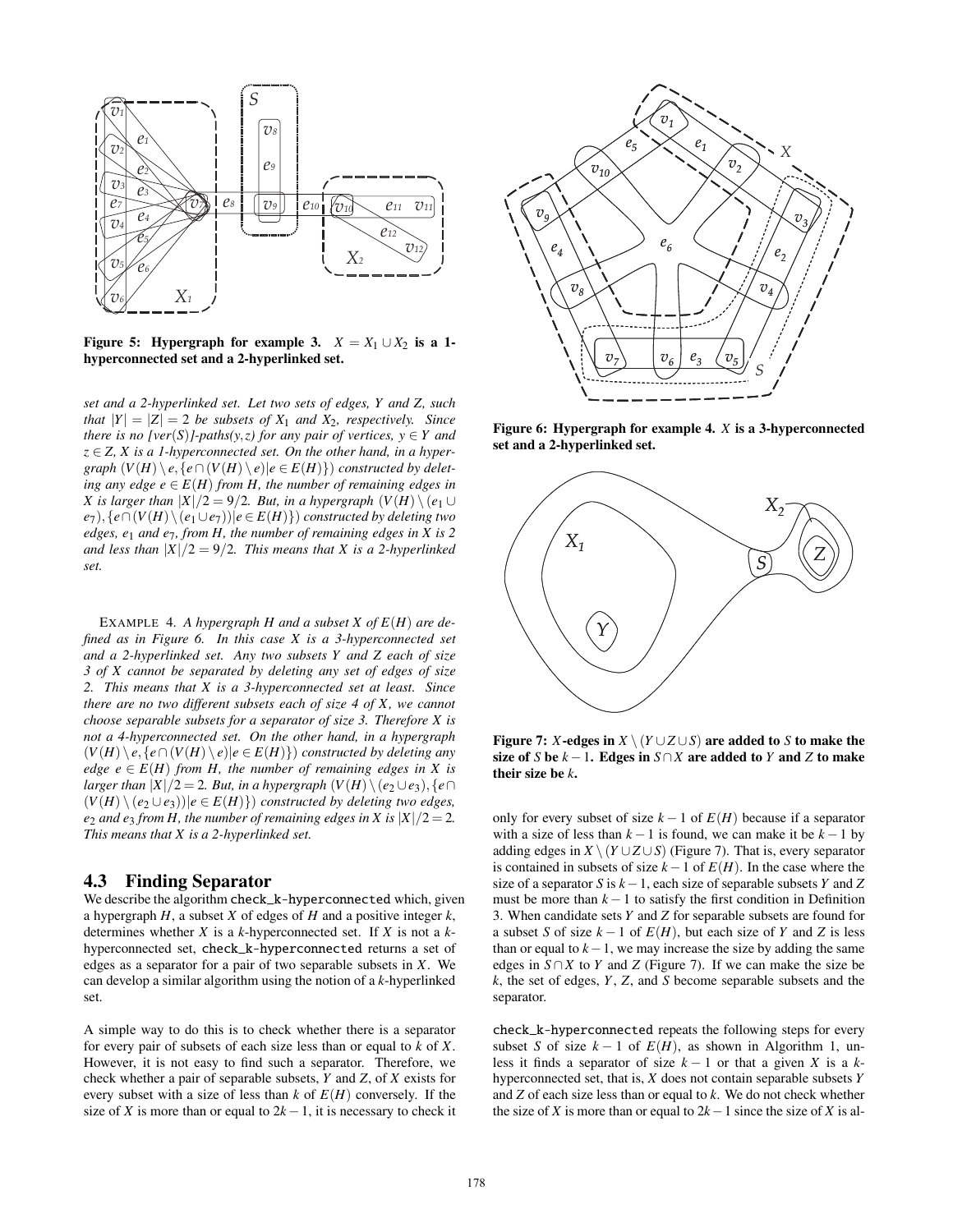ways more than 2*k* in the algorithm using check\_k-hyperconnected, which constructs a low-width (generalized) hypertree decomposition. In Algorithm 1, we use variables *Y* , *Z*, and *S* to denote candidates of two separable subsets of *X* and a separator for the subsets, respectively.

- 1. Choose a subset *S* of size  $k 1$  from  $E(H)$ .
- 2. Let *L* be  $\{e \in X | e \subseteq ver(S)\}\$ . If  $|L| \geq k$ , return the subset *S* as a separator and stop.

Any edge *e* in *L* can belong to both *Y* and *Z* because  $e \setminus ver(S)$ is an empty set, and there is no [*ver*(*S*)]-path from *e* to other vertices. Therefore, if  $|L| \geq k$ , we can construct *Y*, *Z*, and *S*, which satisfy the conditions of Definition 3, by choosing *k* edges from *L* as *Y*, *k* edges from *X* as *Z*, and the subset *S* as a separator.

- 3. Divide the set of the [*S*]-fragments into two subsets, *Y* and *Z*.
- 4. If there are more than or equal to  $k X$ -edges in each of  $Y \cup L$ and  $Z \cup L$ , return the subset *S* as a separator and stop.

If each *Y* ∪*L* and *Z* ∪*L* includes more than or equal to *k X*edges, we can make separable subsets  $Y'$  and  $Z'$ , which satisfy the conditions of Definition 3, by choosing *k* edges from  $L$  as  $Y'$ , and  $k$  edges from  $X$  as  $Z'$ . In this case, the subset  $S$ separates  $Y'$  and  $Z'$ .

PROPOSITION 5. *The running time of* check\_k-hyperconnected *is*  $O((\binom{m}{k-1})m^2n)$ *.* 

PROOF. Let *k* be a positive integer as a constant, and *m,n* be the number of edges  $|E(H)|$  of a hypergraph *H* and the number of vertices  $|V(H)|$ , respectively. The number of subsets of  $E(H)$ , where each of their sizes is  $k-1$ , is  $\binom{m}{k-1}$ . For each subset *S* of size  $k-1$ of  $E(H)$ , we enumerate the number of edges  $\{e \in X | e \subseteq ver(S)\}.$ This takes *O*(*mn*) time. Finding the set of [*S*]-fragments and dividing it into two subsets take  $O(m^2n)$  time. Thus, the whole running time of check\_k-hyperconnected is  $O({m \choose k-1}m^2n)$ . Since  $O(\binom{m}{k-1})$  is  $O(m^{k-1})$ , a less accurate but more readable upper bound of the running time is  $O(m^{k+1}n)$ .  $\Box$ 

# 5. CONSTRUCTING A LOW-WIDTH HYPER-TREE DECOMPOSITION

We propose an algorithm for constructing a (generalized) hypertree decomposition of *H* of width less than or equal to  $3k - 1$  or detemines that *H* does not have a generalized hypertree-width less than *k*, where *k* is a positive integer as a constant. The following procedure repeatedly decomposes a hypergraph by deleting a set of edges and constructs a (generalized) hypertree decomposition  $\langle T, \chi, \lambda \rangle$ . The proposed algorithm is described formally in Algorithm 2 and 3. Figure 8 and 9 show decomposed components of a hypergraph, and Figure 10 shows the constructed hypertree decomposition corresponding to Figure 8 and 9.

1. Arbitrarily select a set of edges less than or equal to 2*k* − 1 from  $E(H)$  and make the root *r* of *T*.

For the root *r* of *T*, the selected set of edges is assigned to  $\lambda(r)$ , and all vertices included in the edges are assigned to  $\chi(r)$ . In Figure 10, a set of edges *E* and a set of vertices  $\chi(E)$  are assigned to  $\lambda(r)$  and  $\chi(r)$ , respectively.

#### Algorithm 1 check\_k-hyperconnected

Input: a hypergraph  $H = (V(H), E(H))$ , a subset *X* of  $E(H)$ , and a positive integer *k* Output: a separator  $S \subseteq E(H)$  for a pair of subsets of *X*, or a message "*X* is a *k*-hyperconnected set".

- 1: for each subset *S* of size  $k 1$  of  $E(H)$  do
- 2: let *L* be  $\{e \in X | e \subseteq ver(S)\}$
- 3: if  $|L| \ge k$  then
- 4: return *S*
- 5: end if
- 6: find all [*S*]-fragments  $F_1, F_2, \ldots, F_d$  in *H*<br>7: arrange  $F_1, F_2, \ldots, F_d$  in descending order
- arrange  $F_1, F_2, \ldots, F_d$  in descending order of the number of *X*-edges contained in each [*S*]-fragment
- 8:  $Y \leftarrow F_1$ <br>9:  $Z \leftarrow F_2$
- $Z \leftarrow F_2$
- 10: **for**  $i = 3$  to  $d$  **do**
- 11: **if**  $|\{e \in X | e \in Y\}| \leq |\{e \in X | e \in Z\}|$  then
- 
- 12:  $Y \leftarrow Y \cup F_i$ <br>13: **else** else
- 14:  $Z \leftarrow Z \cup F_i$ <br>15: **end if**
- 15: end if
- 16: end for
- 17: **if**  $(|L| + |\{e \in X | e \in Y\}| \ge k)$  and  $(|L| + |\{e \in X | e \in Z\}| \ge k)$ then
- 18: return *S*
- 19: end if
- 20: end for
- 21: return "*X* is a *k*-hyperconnected set"
	- 2. For each  $[\chi(r)]$ -component  $C_r$ , make a child node *t* of the root *r*.

By Proposition 1 and 2, we can deal with each  $[\chi(r)]$ -component  $C_r$  independently. Figure 8 shows that there are two  $[\chi(r)]$ components  $C_{r_1}$  and  $C_{r_2}$ . To decompose a [ $\chi(r)$ ]-component  $C_r$  further, we choose an arbitrary edge  $e_t$  from  $cov(C_r)$ . For child node *t* corresponding to  $C_r$ , we add the edge  $e_t$ and  $e_t$  to  $\lambda(t)$  and  $\chi(t)$  respectively. To ensure that condition 2 of Definition 1 is satisfied when some vertices in  $B_r = \text{ver}(\text{cov}(C_r)) \cap \chi(r)$  are included in a child node of *t* in the later process, we add vertices  $B_r$  to  $\chi(t)$ . Figure 8 shows that there are four vertices in  $B_{r_1}$ . We also add a set of edges  $E_{A_r} \in cov^*(A_r)$  where  $A_r = B_r \setminus e_t$ , and a set of vertices  $ver(E_{A_r})$  to  $\lambda(t)$  and  $\chi(t)$ , respectively, to satisfy condition 3 of Definition 1. Figure 8 shows that there are three vertices in  $A_{r_1}$  and two edges in  $E_{A_{r_1}}$ . In Figure 10,  $B_{r_1}$  is not contained in  $\chi(t)$  since it is included in  $e_t \cup ver(E_{A_{r_1}})$ . Since  $ver(\lambda(t))$ is equal to  $\chi(t)$ , condition 4 of Definition 1 is also satisfied.

3. For each  $[\chi(r) \cup \chi(t)]$ -component  $C_t$  formed from a  $[\chi(r)]$ component *Cr*, make a child node *s* of *t* in the same way to step 2 above.

Figure 9 shows that there are three  $[\chi(r) \cup \chi(t)]$ -component  $C_{t_1}, C_{t_2}, C_{t_3}$  formed from an  $[\chi(r)]$ -component  $C_{r_1}$ .

The tree  $\langle T, \chi, \lambda \rangle$  constructed from the above procedure satisfies all the conditions of Definition 1 and is a (generalized) hypertree decomposition.

To determine whether the hypertree decomposition of the required size can be constructed, for each child node of *r*, we check the size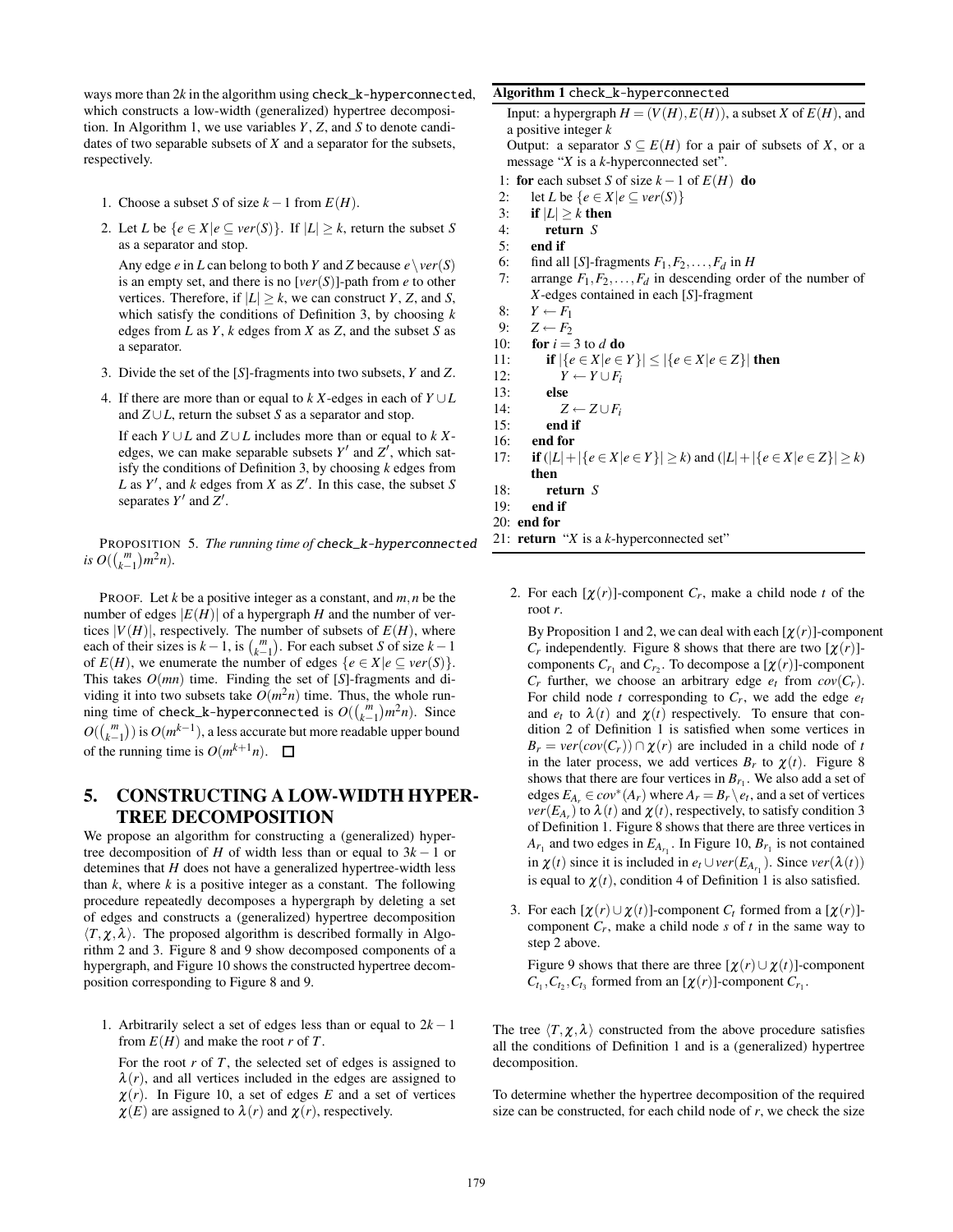

Figure 8:  $[\chi(r)]$ -components  $C_{r1}$  and  $C_{r2}$ .  $B_{r1}$  is vertices in  $\chi(r)$ that are also contained in  $ver(C_{r_1})$ .  $A_{r_1}$  is vertices in  $B_{r_1}$  that is not included in  $e_t$ .  $E_{A_{r_1}}$  is element of  $cov^*(A_{r_1})$ .

of  $\lambda(t) = \{e_t\} \cup E_{A_r}$  after the above step 2. Here, there is clearly a set of edges  $E_{A_r} \in cov^*(A_r)$  less than or equal to  $2k - 1$  because  $A_r \subseteq \text{ver}(\lambda(r))$  and  $|\lambda(r)| \leq 2k-1$ . If the size of  $\lambda(t)$  is less than or equal to 2*k*−1, node *t* can be treated the same as root *r*, and we go through the procedure. If the size of  $\lambda(t)$  is 2*k*, we check whether  $\lambda(t)$  is a *k*-hyperconnected set with check-k\_hyperconnected described in Section 4. There are the following two cases.

•  $\lambda(t) = \{e_t\} \cup E_{A_r}$  is a *k*-hyperconnected set

The hypergraph does not have a generalized hypertree-width less than *k* by Proposition 3. hd-decomp returns the message and halts.

•  $\lambda(t) = \{e_t\} \cup E_{A_r}$  is not a *k*-hyperconnected set

There is a separator  $S \subseteq E(H)$  of size  $k-1$  and two separable sets of edges  $Y, Z \subseteq \lambda(t)$  of size *k* each. Figure 11 shows this situation in a  $[\chi(r)]$ -component. To decompose the  $[\chi(r)]$ component, we add *S*∩*cov*(*C<sub>r</sub>*) to  $\lambda(t)$  and *ver*(*S*∩*cov*(*C<sub>r</sub>*)) to  $\chi(t)$ . Since the size of *S*∩*cov*(*C<sub>r</sub>*) is less than the size of *S*, the size of  $\lambda(t) = E_{A_r} \cup \{e_t\} \cup (S \cap cov(C_r))$  is less than or equal to  $3k - 1$ , which is the width we want.

To continue to the same process further for each  $[\chi(r) \cup$  $\chi(t)$ ]-component *C<sub>t</sub>*, the size of  $E_{A_t} \in cov^*(A_t)$  needs to be less than or equal to  $2k - 1$  as the size of  $E_{A_r}$ . Since there is no  $[\chi(S)]$ -path between  $[\chi(r) \cup \chi(t)]$ -components, a set of vertices  $ver(cov(C_t))$  has common vertices with either  $ver(Y \cup$ *S*) or *ver*( $Z \cup S$ ) (Figure 11). *A<sub>t</sub>* is a subset of *ver*( $cov(C_t)$ ). Therefore  $cov^*(A_t)$  is included in a subset of either  $Y \cup S$  or *Z* ∪*S*. Since both size of *Y* ∪*S* and *Z* ∪*S* is less than or equal to 2*k*−1, the size of  $E_{A_t}$  ∈  $cov^*(A_t)$  is also less than or equal to  $2k - 1$ .

#### Algorithm 2 low-width-ghd

Input: a hypergraph  $H = (V(H), E(H))$ , a positive integer *k* Output: a hypertree decomposition  $\langle T, \chi, \lambda \rangle$  of *H*, which has a width less than or equal to 3*k*−1, or a message "*H* does not have generalized hypertree-width less than *k*"

- 1: arbitrarily select a set of edges *E* with the size less than or equal to  $2k-1$  from  $E(H)$
- 2: create root node *r* of tree *T*
- 3:  $\lambda(r) \leftarrow E$
- 4:  $\chi(r) \leftarrow ver(E)$
- 5: for each  $[\chi(r)]$ -component  $C_r$  do
- 6: create\_node(*r*,  $cov(C_r)$ ,  $k$ ,  $\langle T, \chi, \lambda \rangle$ )
- 7: end for
- 8: return *T,*χ*,*λ

#### Algorithm 3 create\_node

Input: a hypergraph *H*, a node *r*, a set of edges  $cov(C_r)$ , a positive integer *k* and a tree  $\langle T, \chi, \lambda \rangle$ 

Output: a tree  $\langle T, \chi, \lambda \rangle$  or a message "*H* does not have generalized hypertree-width less than *k*"

- 1:  $B_r \leftarrow \text{ver}(\text{cov}(C_r)) \cap \chi(r)$
- 2: select an edge  $e_t$  from  $cov(C_r)$
- 3:  $A_r \leftarrow B_r \setminus e_t$
- 4: find a set of edges  $E_{A_r} \in cov^*(A_r)$
- 5: create a child node *t* of *r* in *T*
- 6:  $\lambda(t)$  ← { $e_t$ }∪ $E_{A_r}$
- 7:  $\chi(t) \leftarrow e_t \cup ver(E_{A_r})$
- 8: if  $|\lambda(t)| = 2k$  then
- 9: if check\_k-hyperconnected  $(H, \lambda(t), k) = " \lambda(t)$  is a *k*hyperconnected set" then
- 10: return "*H* does not have generalized hypertree-width less than *k*"
- 11: else
- 12: *S* ← check\_k-hyperconnected  $(H, \lambda(t), k)$
- 13:  $\lambda(t) \leftarrow \lambda(t) \cup (S \cap cov(C_r))$
- 14:  $\chi(t) \leftarrow \chi(t) \cup ver(S \cap cov(C_r))$
- 15: end if
- 16: end if
- 17: **for** each  $[\chi(r) \cup \chi(t)]$ -component  $C_t$  **do**
- 18: create\_node(*t*,  $cov(C_t)$ ,  $k$ ,  $\langle T, \chi, \lambda \rangle$ )
- 19: end for
- 20: **return**  $\langle T, \chi, \lambda \rangle$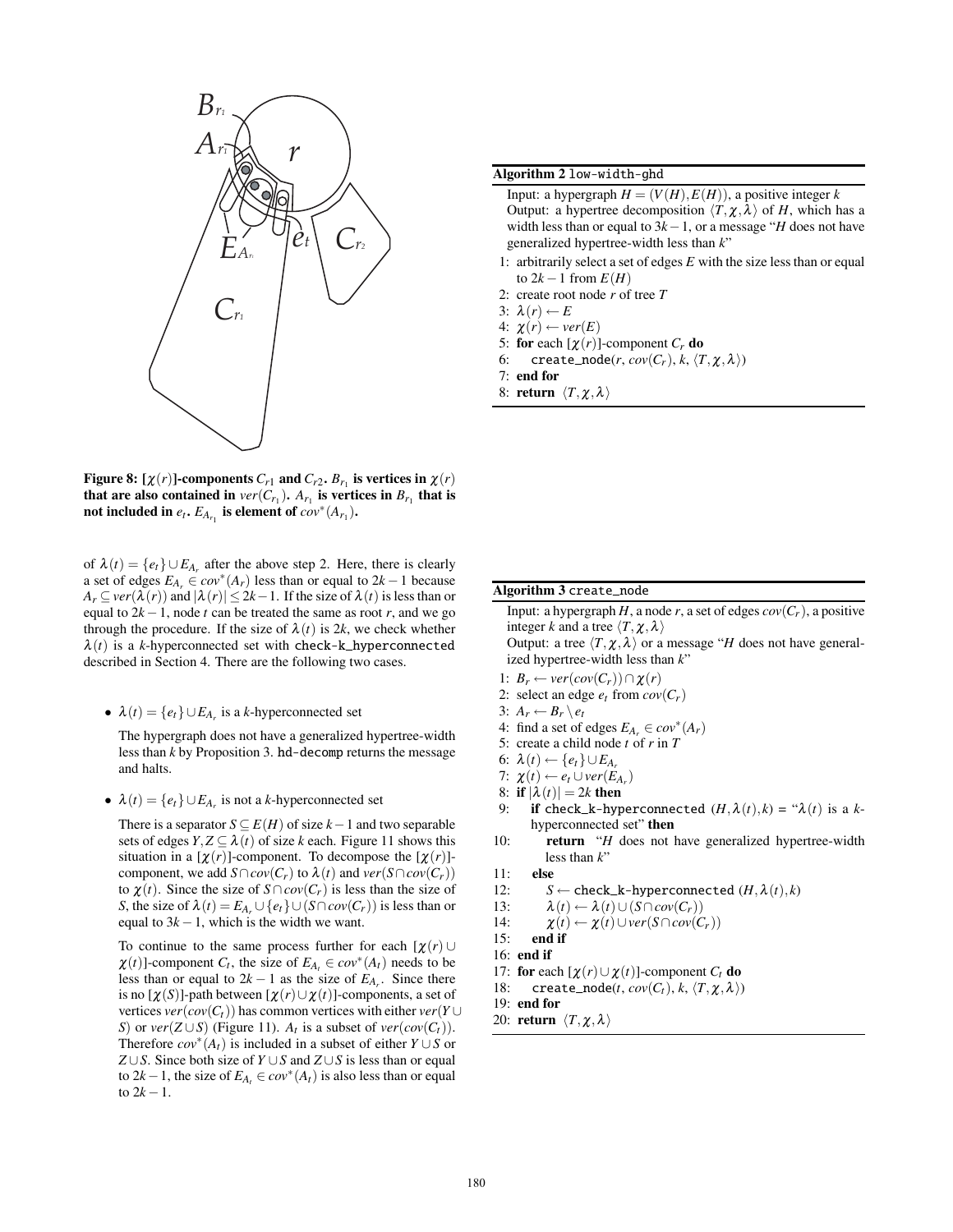

Figure 9:  $C_{t_1}$ ,  $C_{t_2}$ , and  $C_{t_3}$  are  $[\chi(r) \cup \chi(r)]$ -components formed from  $C_{r_1}$ .



Figure 10: Hypertree decomposition for Figure 8 and 9.

PROPOSITION 6. *The running time of* low-width-ghd *is*  $O(m^{k+2}n)$ .

PROOF. Let *k* be a positive integer, *m* be the number of edges in a hypergraph *H*, and *n* be the number of the vertices. The most costly operation in low-width-ghd is check\_k-hyperconnected in create\_node. Since one edge  $e \in E(H)$  is selected at most once in create\_node, create\_node is called at most *m* times. From Proposition 6, check\_k-hyperconnected takes *O*(*mk*+1*n*). Thus, the entire running time of low-width-ghd is  $O(m^{k+2}n)$ .

#### PROPOSITION 7. *A hypertree decomposition constructed by* low-width-ghd *is in normal form.*

PROOF. low-width-ghd creates a child node *s* of  $t \in V(T)$ for each  $[\chi(t)]$ -component and assigns  $e_s \cup ver(E_A)$  to  $\chi(s)$  in create\_node, where  $e_s$  is selected arbitrary from  $cov(C_t)$  and  $A_t$ is  $(\text{ver}(cov(C_t)) \cap \chi(t)) \setminus e_s$ . Thus, conditions 1 and 2 of Definition 2 are clearly satisfied. Since  $\chi(s)$  contains all vertices of



Figure 11:  $[\chi(r) \cup \chi(t)]$ -component  $C_{t_1}$  and  $C_{t_2}$  have common vertices with  $ver(Y \cup S)$  and  $ver(Z \cup S)$ , respectively, where *S* separates *Y* and *Z*.

 $\lambda(s)$  which consists of  $\{e_s\}$ ,  $E_{A_t}$  and, if  $\lambda(t)$  of size 2*k* is not a *k*-hyperconnected set,  $S \cap cov(C_t)$  where *S* is a separator of  $\lambda(t)$ , condition 3 of Definition 2 is also satisfied.  $\square$ 

#### 6. CONCLUSIONS

We have presented a greedy algorithm which, given a hypergraph *H* and a positive integer *k* as a constant, produces a hypertree decomposition of a width less than or equal to  $3k - 1$ , or reports that *H* does not have a generalized hypertree-width of less than *k*. The key step of this algorithm is trying to find a *k*-hyperconnected set, which is an obstacle to a hypergraph having a low generalized hypertree-width. The entire running time is  $O(m^{k+2}n)$  where *m* is the number of edges and *n* is the number of vertices in a hypergraph. If *k* is a constant, it is polynomial. This algorithm is faster than det-k-decomp developed by Gottlob et al. in the worst case.

#### 7. ACKNOWLEDGEMENTS

The authors thank the anonymous reviewers for their helpful feedback. This work was supported by Grant-in-Aid for Scientific Research(C)(21500104).

# 8. REFERENCES

- [1] I. Adler, G. Gottlob, and M. Grohe. Hypertree width and related hypergraph invariants. *Eur. J. Comb.*, 28(8):2167–2181, 2007.
- [2] A. Dermaku, T. Ganzow, G. Gottlob, B. J. McMahan, N. Musliu, and M. Samer. Heuristic methods for hypertree decomposition. In *7th Mexican International Conference on Artificial Intelligence(MICAI)*, pages 1–11, 2008.
- [3] R. Diestel. *Graph Theory Second Edition*. Springer, 2000.
- [4] G. Gottlob, N. Leone, and F. Scarcello. A comparison of structural csp decomposition methods. In *IJCAI '99: Proceedings of the Sixteenth International Joint Conference on Artificial Intelligence*, pages 394–399, San Francisco, CA, USA, 1999. Morgan Kaufmann Publishers Inc.
- [5] G. Gottlob, N. Leone, and F. Scarcello. Hypertree decompositions and tractable queries. In *PODS '99: Proceedings of the eighteenth ACM SIGMOD-SIGACT-SIGART symposium on Principles of database systems*, pages 21–32, New York, NY, USA, 1999. ACM.